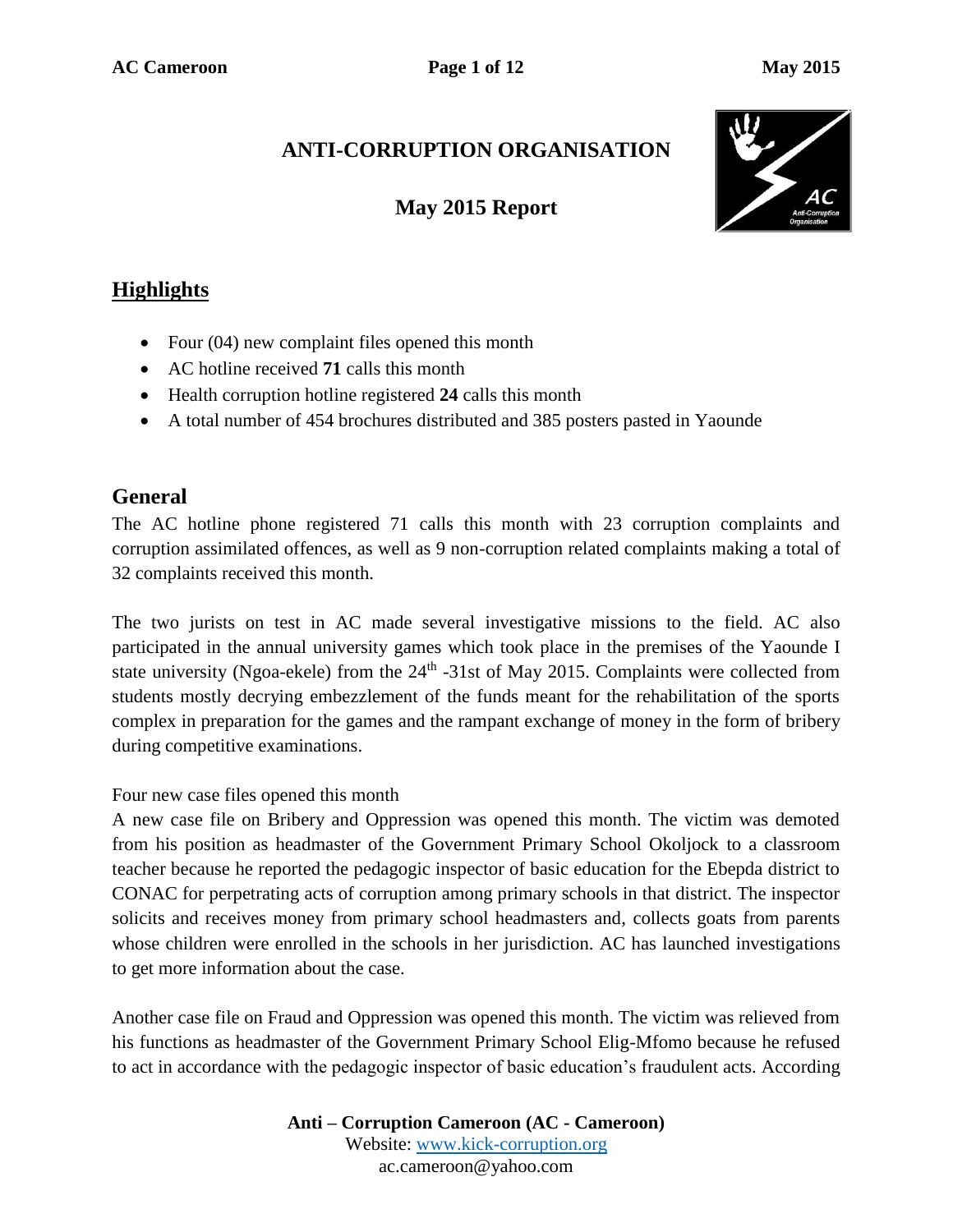to him, the inspector gave him some names of teachers who had never trained in his school as teachers to add to the list of names to be sent to the Ministry of Basic Education for integration and he refused. This refusal led to his dismissal which was done abusively. AC contacted the delegation of basic education of the center region to resolve this problem which they are currently investigating.

A new case file on Embezzlement was opened this month. The victim reported the embassy of Cameroon in Egypt for misappropriating 100 million FCFA meant to rehabilitate the embassy of Cameroon in Cairo and the ambassador's residence. In addition, another 80 million FCFA was sent to the embassy by the Minister of External Relations after an official visit where he discovered that no work was done with the 100 millionFCFA sent beforehand. Also, 30 million FCFA sent to the embassy by the civil cabinet of the presidency to repatriate Cameroonians who transited through Egypt after the Libyan crisis could not be accounted for since the international organization for immigration had repatriated the refuge Cameroonians months earlier. AC has sent a copy of the complaint to the Ministry of External Relations and the civil cabinet of the presidency while investigations are ongoing.

A new case file on Undue demand was also opened this month. The victim complained he was solicited 300,000 FCFA instead of 100,000 FCFA by workers in the Ministry of Commerce for the constitution of documents (grants as a commercial vendor, store localization plan and receipts payment for the store). He picked up his receipts days later as was asked just to discover the amount on the receipts was a few francs short of 100,000 FCFA and not the 300,000 FCFA he paid for the services.

The distribution of brochures and pasting of posters remained the major activities carried out this month in order to recruit victims of corruption. Posters were pasted and brochures distributed in corruption hotspots in some markets in Yaounde including the Mokolo, Etoug-ebe and Ekounou markets, around the Yaounde and Ekounou court houses, the administrative blocks of the ministries of Finance, Health and Justice and the Yaounde I university campus during the just ended university games.

Case follow-up this month continues with the old court case of motor bike riders against the head of the Nkolbisson municipal storeroom still at the level of hearing at the high court in Yaounde. The next hearing is slated to take place next month on June  $17<sup>th</sup>$  2015. AC is pushing for the defendant to be tried in absentia considering the fact that he has not been attending court hearings.

AC was informed by the concrete dealer whose case AC was closely monitoring that a decision had been reached at in his case. The case was resolved in his favor as the sheriff was asked to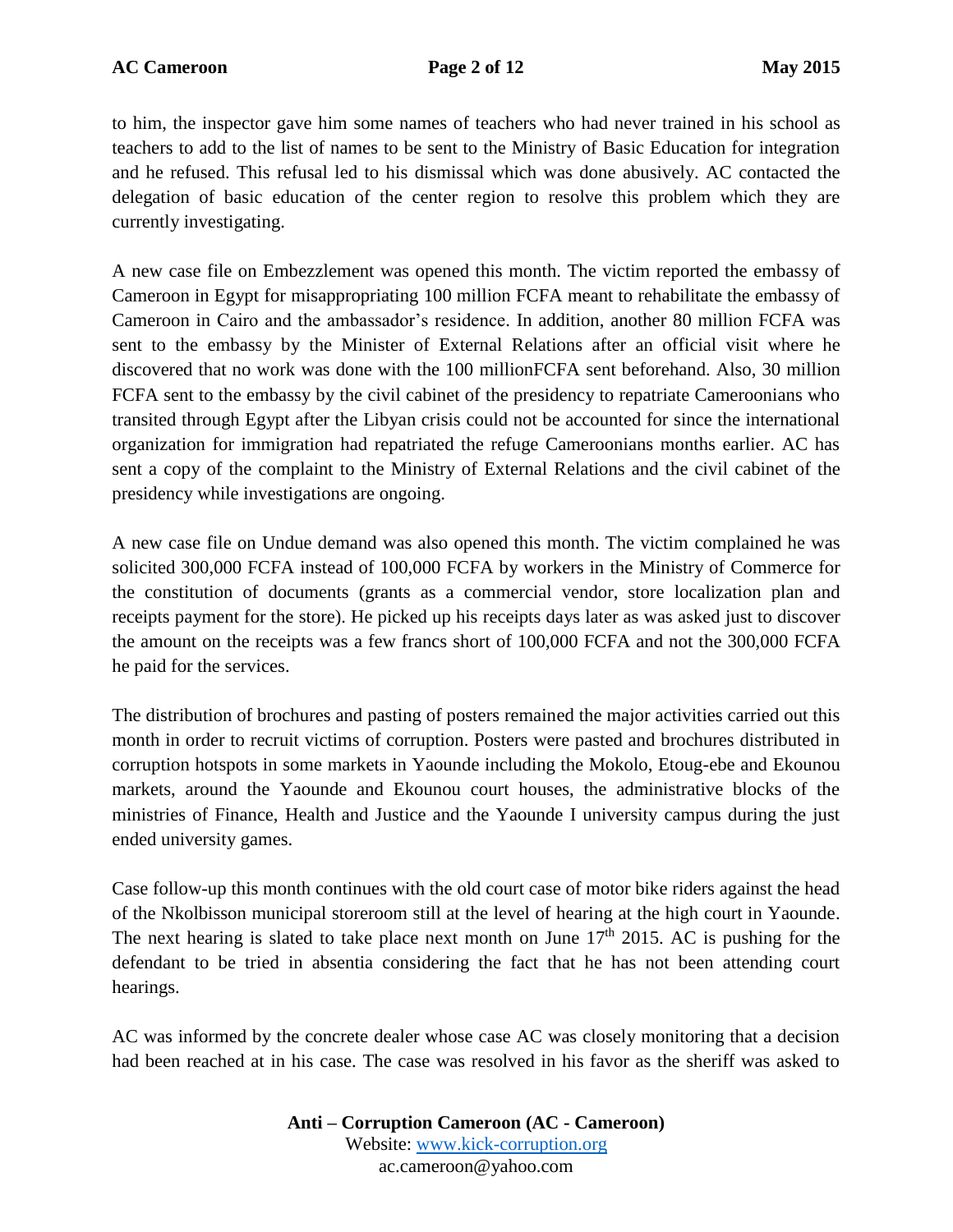pay him back all the money for the concrete he had sold. AC intends to follow-up execution of the decision.

A court case is still being prepared with regards to the case file opened last month on corruption and oppression. The victim complained against a market councilor and a commissioner of police who acted in complicity to arrest and lock her up in a male cell room at the Mokolo police station where she was raped. AC is in the process of assembling other victims as replication for the case.

## **AC Hotline Phone**

The AC hotline phone registered 71 calls this month with 23 corruption complaints and corruption assimilated offences, as well as 9 non-corruption related complaints making a total of 32 complaints received this month

In addition to calls received through the AC hotline phone, field work was also carried out around corruption hotspots in Yaounde in a bit to recruit victims of corruption. In this regard, a total of 454 AC brochures were distributed and 385AC posters pasted with 7 corruption complaints collected mostly on embezzlement. The calls have been analyzed and represented on charts as seen below.



This month of May 2015, 89% of calls were responsive while just 11% of callers did not respond to their calls.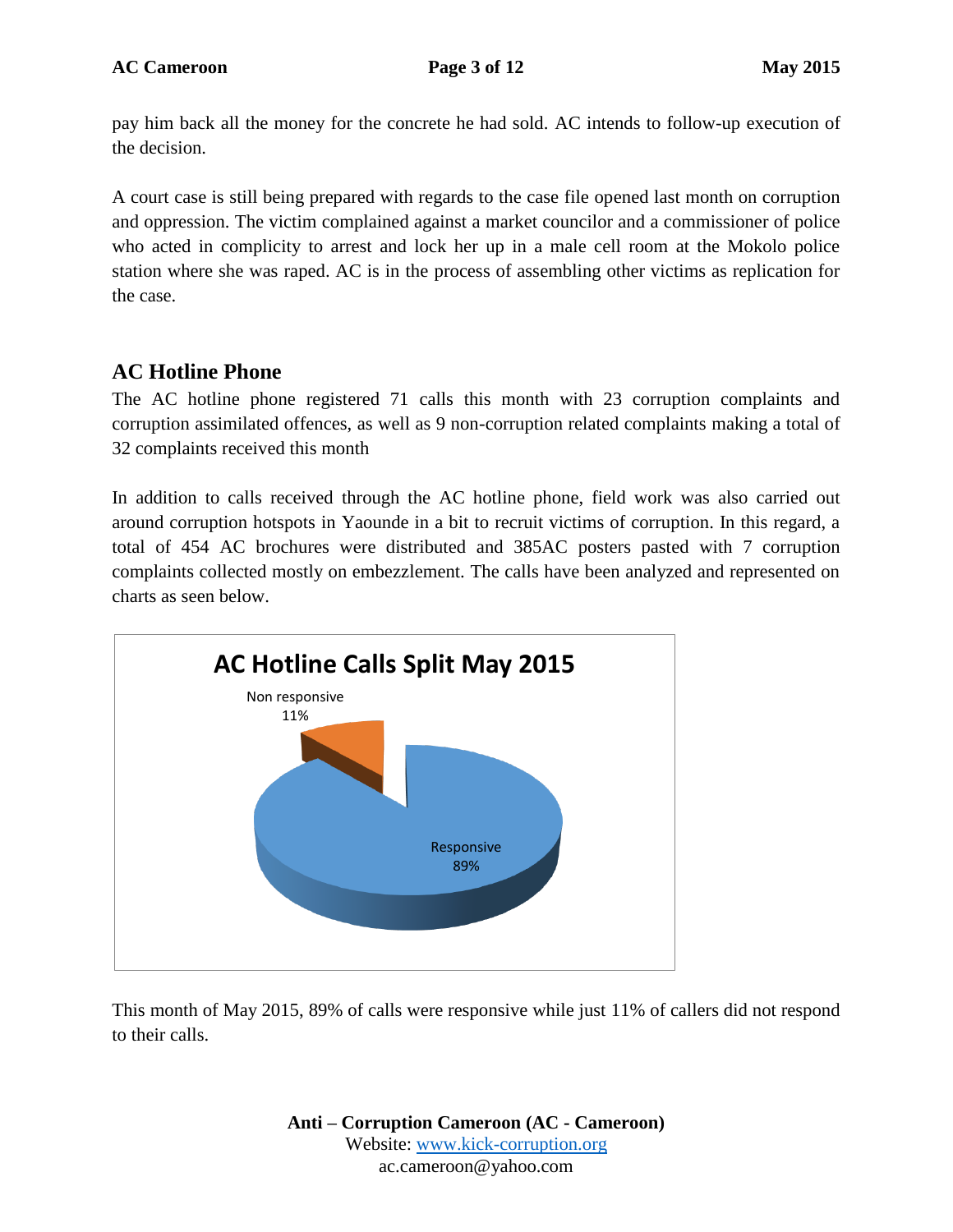

64% of calls this month were corruption complaints, followed by 30% which were noncorruption complaints and then 6% of callers who did not have any complaints.



As usual, complaints against bribery were the highest number of complaints registered this month of May 2015, followed by embezzlement with 25%, and oppression with 14%. Complaints against extortion, fraud, all have 7% each while undue demand and abuse from forces of law and order have 4% each.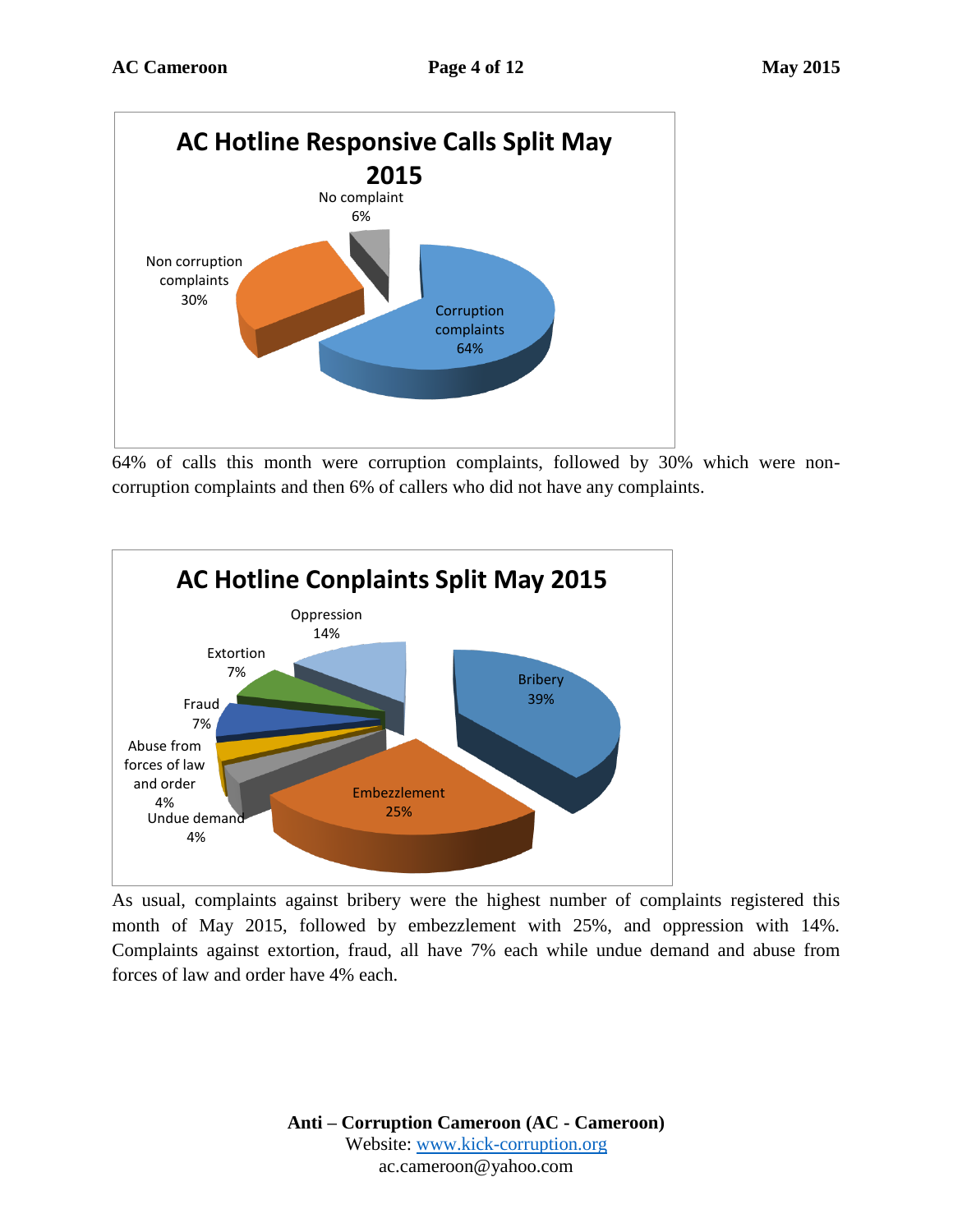

42% of callers with non-corruption complaints had private problems, followed by 25% of callers who deposited complaints of abusive dismissal, 17% complained of breach of contract, while breach of trust and debt recovery problems both have 8% each.



# **Gender**

79% of calls registered this month were from the male gender while just 21% of the female gender was registered in calls this month.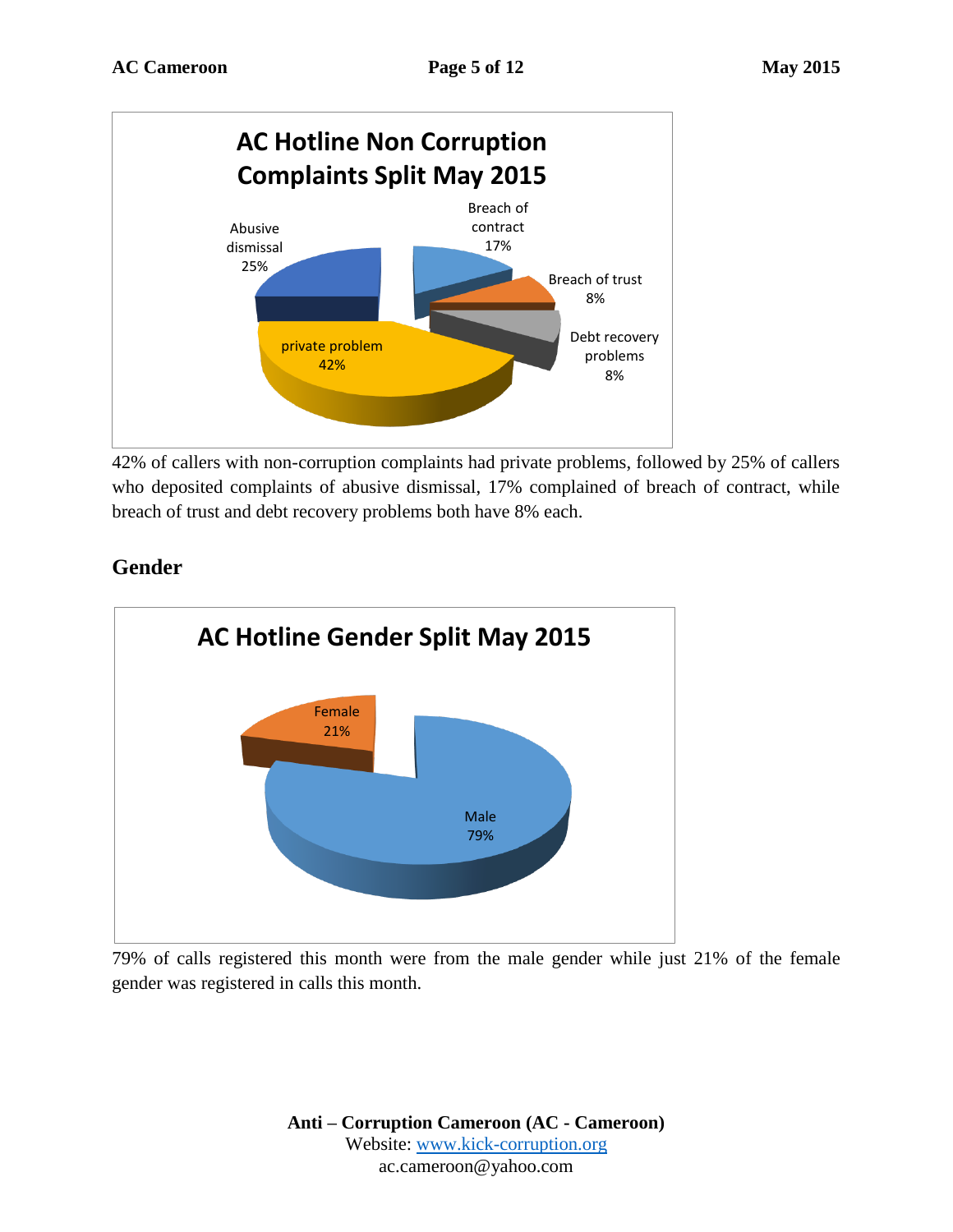## **Age-Range of Callers**



86% of callers this month were within the adult age range, followed by 12% representing the youth age range and lastly the elderly age range which was represented by just 2% of calls

# **Center** 73% Littoral 5% North West 7% South West 3% 3% East 5% North West South 2% 2% **AC Hotline Regional Split May 2015**

## **Regional Representation**

This month of May 2015, 73% of calls came in from the Center region with the highest number of calls. This is because of the numerous field work carried out in this region. The North West region is second with 7% of calls, followed by the Littoral and North regions with 5% each of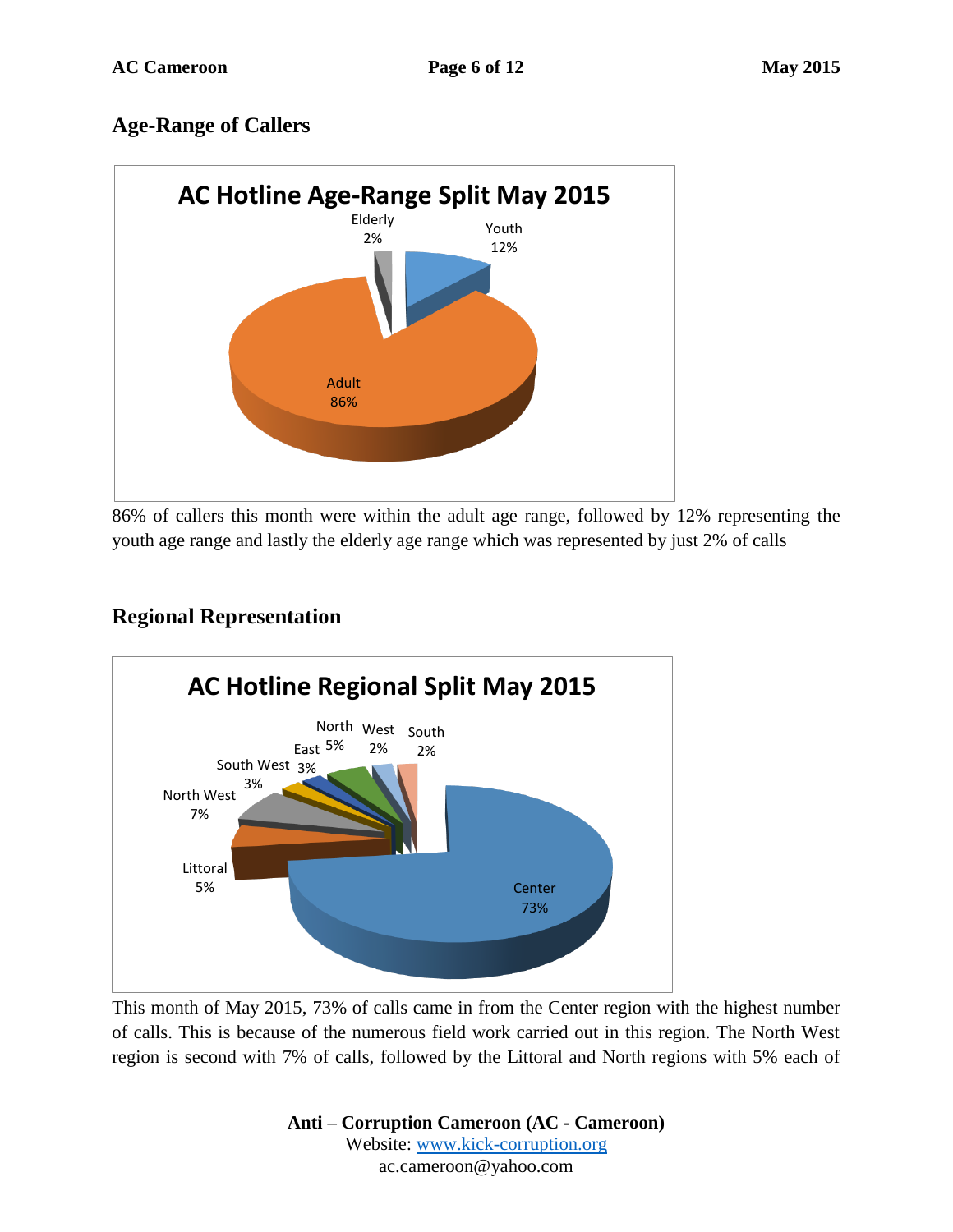calls, then the South West and East regions with 3% each, and lastly the South and West regions with 2% of calls.

#### **Email/postal complaints**

Two complaints were received through the AC email address. The first complaint came from the Cameroon embassy in Cairo, Egypt on embezzlement of state funds and wrongful dismissal. The second came from the state university of Yaounde I (Ngoa-Ekele) also on embezzlement of state funds.

#### **Investigations**

Investigations are ongoing on a new case file on Bribery and Oppression opened this month. The victim, a primary school headmaster complained he was demoted from his position as headmaster of the Government Primary School Okoljock to a classroom teacher because he reported the pedagogic inspector of basic education for the Ebepda district to CONAC for perpetrating acts of corruption among primary schools in that district. He reported that the inspector solicits and receives money from primary school headmasters and, collects goats from parents whose children were enrolled in the schools in her jurisdiction as favors inorder to write favorable reports about the schools to the ministry of basic education. In the case of parents whose children are in need of admission, she collects goats and promises them that on no occasion will their children be sent out of school. AC has sent a copy of this complaint as update to CONAC which originally received the complained and has informed the delegation for the centre region and ministry of basic education while AC's investigations are ongoing.

Investigations were also necessary in another case file on Fraud and Oppression opened this month. The victim complained he was relieved from his functions as headmaster of the Government Primary School Elig-Mfomo because he refused to act in accordance with the pedagogic inspector of basic education's fraudulent acts. According to him, the inspector provided him with a list of names to insert in the school's lists of trained teachers so they can be integrated as teachers in the public service. He refused, saying that he could not leave out teachers who have trained in the school as volunteers for long to take the names of persons he did not recognize. This refusal led to him being dismissed abusively. AC contacted the delegation of basic education of the Center region to resolve this problem which they are currently investigating.

Investigations were also necessary for a new case file on Embezzlement opened this month. The victim reported the embassy of Cameroon in Egypt for misappropriating 100 millionFCFA meant to rehabilitate the embassy of Cameroon in Cairo and the ambassador's residence. In addition, another 80 million FCFA was sent to the embassy by the Minister of External Relations after an official visit where he discovered that no work was done with the 100 million FCFA sent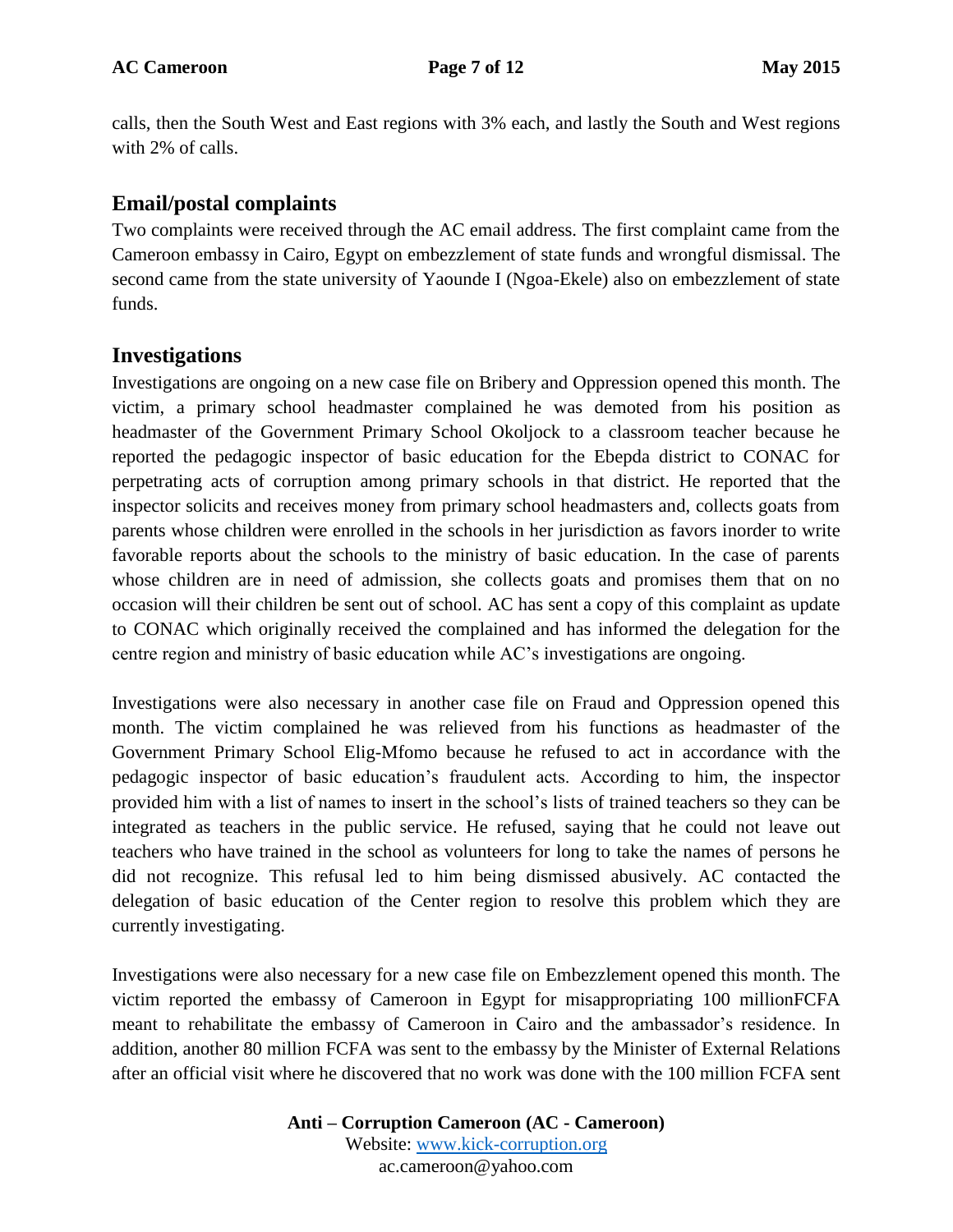beforehand. Also, 30 million FCFA sent to the embassy by the civil cabinet of the presidency to repatriate Cameroonians who transited through Egypt after the Libyan crisis was also misappropriated since the international organization for immigration had repatriated the refugee Cameroonians months earlier. AC has sent a copy of the complaint to the Ministry of External Relations and the civil cabinet of the presidency.

Investigations were carried out on a new case file on bribery opened this month. The victim complained he was taken 300,000 FCFA instead of 100,000 FCFA by workers in the ministry of Commerce for the constitution of documents (grants as a commercial seller, store localization plan and receipts payment for the store). He picked up his receipts days later as was stated just to discover that the amount written on the receipts was for a few francs short of 100,000 FCFA and not the 300,000 FCFA he had paid. AC was informed while on a field mission at the Ministry of Commerce that the price range for the constitution of documents for stores varies.

### **Legal follow-up**

Case follow-up this month continues with the court case of motor bike riders against the head of the Nkolbisson municipal storeroom still at the level of hearing in the high court in Yaounde. The next hearing is slated to take place next month on June  $17<sup>th</sup>$  2015. AC is pushing for the defendant to be tried in absentia considering the fact that he has not been attending court hearings.

AC was informed by the concrete dealer whose case AC was closely monitoring that a decision had been reached at in his case. The case was resolved in his favor as the sheriff was asked to pay him back all the money for the concrete he had sold. AC intends to follow-up execution of the decision.

A court case is still being prepared with regards to the case file opened last month on corruption and oppression. The victim complained against a market councilor and a commissioner of police who acted in complicity to arrest and lock her up in a male cell room at the Mokolo police station where she was raped. AC is in the process of assembling other victims as replication for the case.

## **Management**

The two jurists on test were retained after a testing period of three months.

## **Health Corruption Hotline**

The health corruption hotline received 24 calls this month and registered two complaints on HIV/AIDS, one on tuberculosis and two complaints on bribery and corruption. The continuous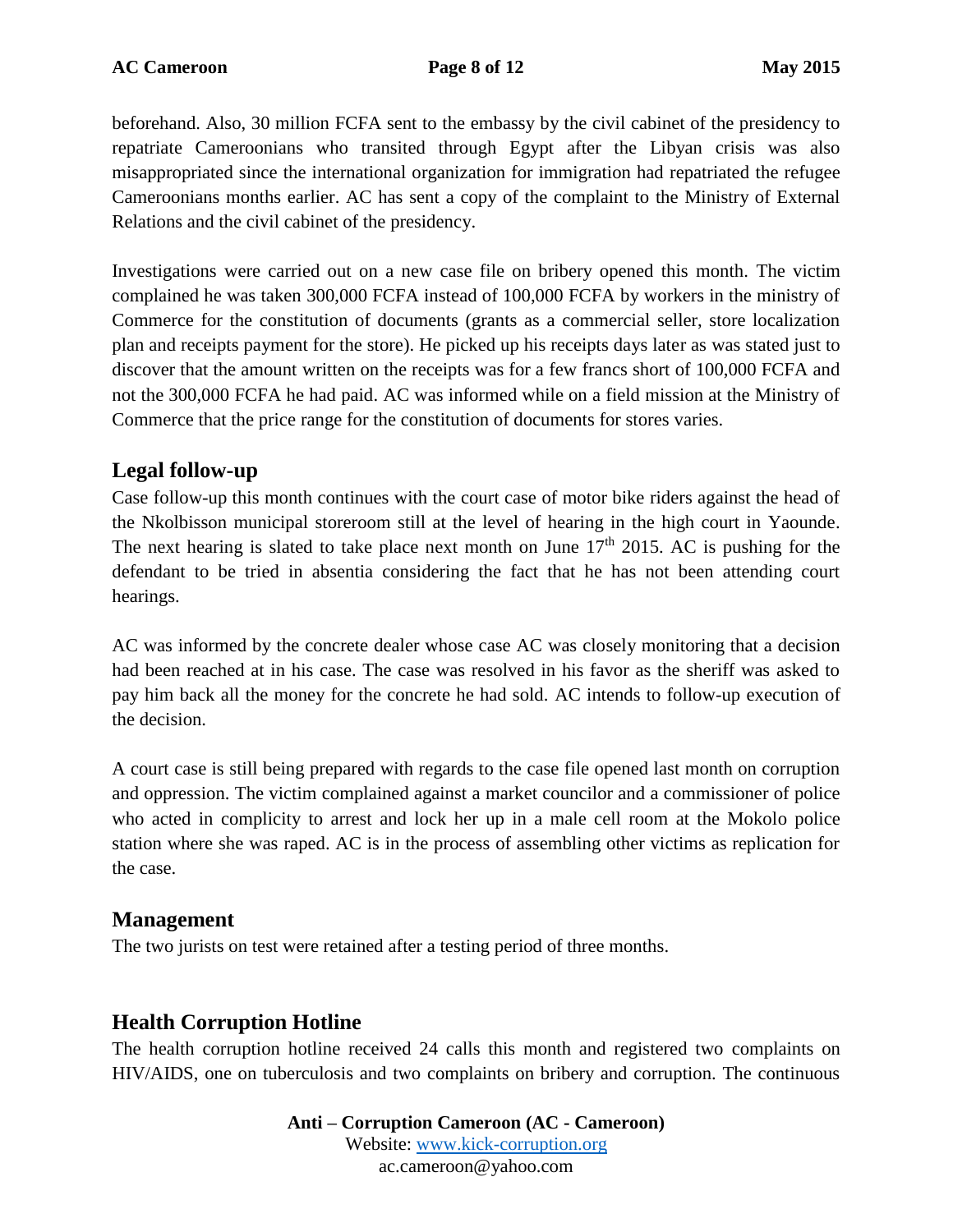lack of field activities is the reason behind this decrease of calls and lack of complaints. The data from the calls has been analyzed as is seen below.



71% of calls coming in through the health corruption hotline phone were responsive this month while 29% were non responsive



This month of May 2015, 40% of complaints were against antiretroviral treatment, 40% on bribery and corruption and 20% on anti-tuberculosis antibiotics.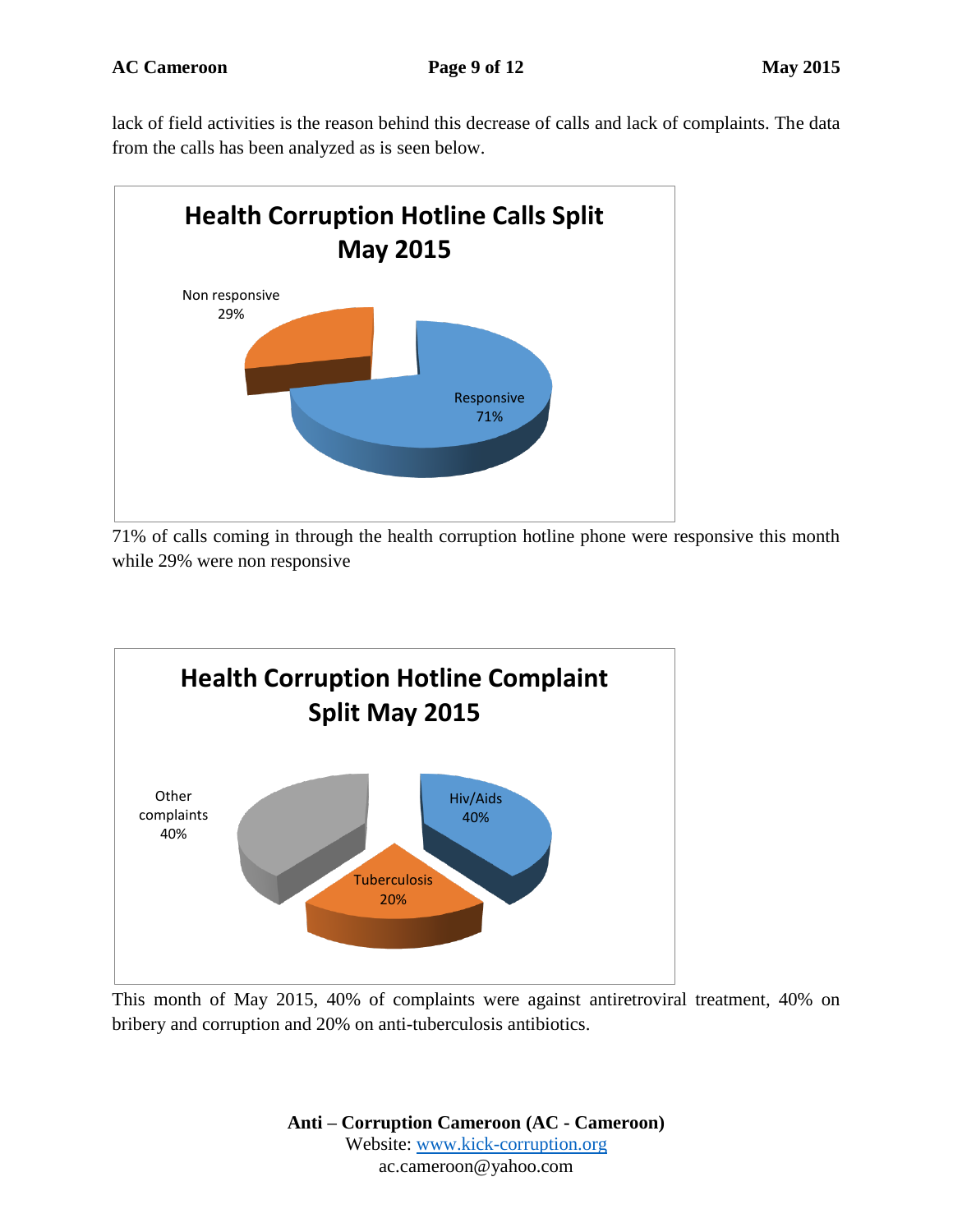## **Gender**



78% of callers this month were the male gender while 22% of the female gender participated this month in calls

# **Age Range of Callers**



The adult age-range participated most this month of May with 55% of calls, the youth age-range followed with 36% and the elderly age-range amounted to 9% of calls.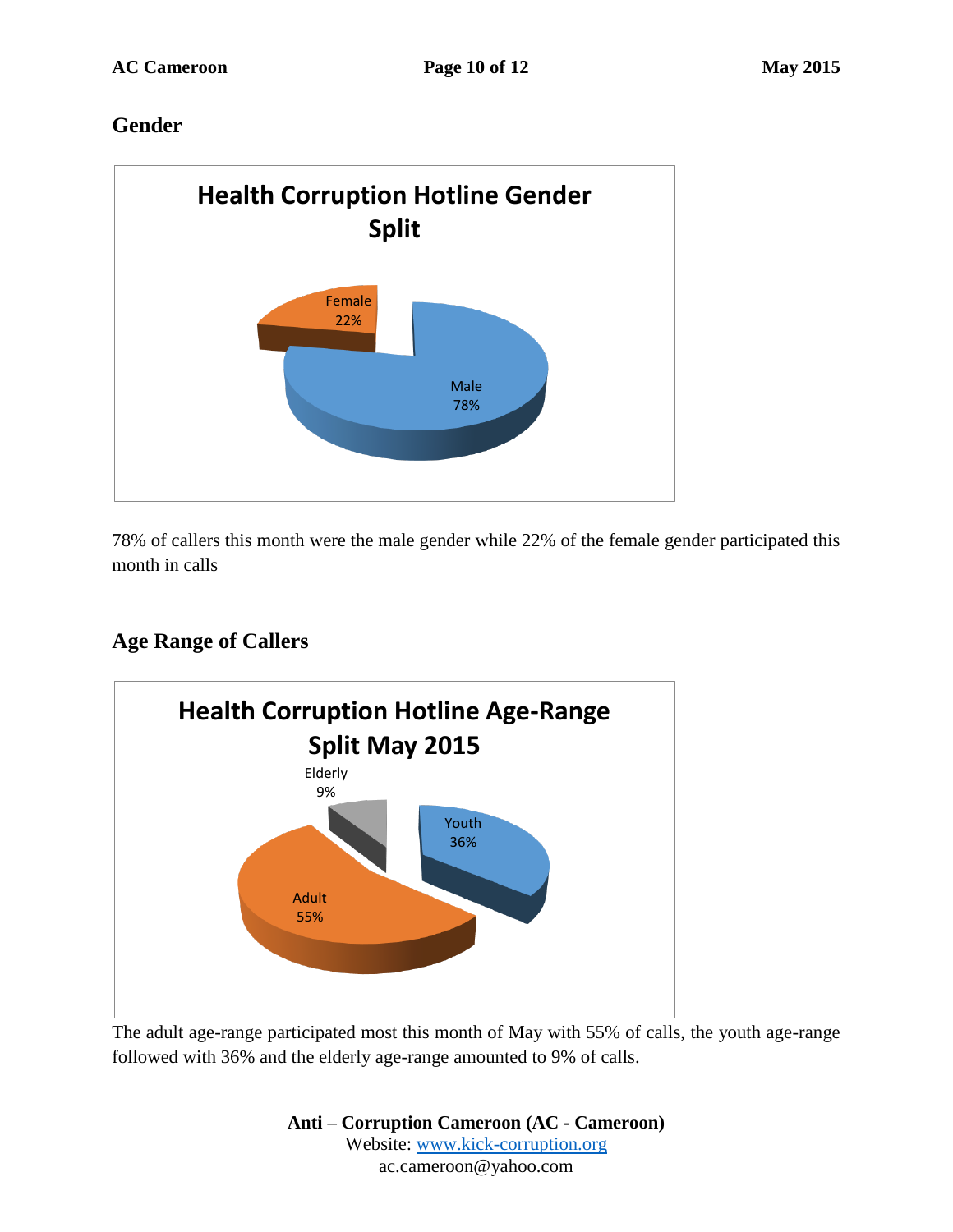#### **Regional representation**



The highest number of calls came in from the North region with a representation of 28%, followed by the Adamawa region with 27%, then the South West and Center regions with 18% each and last the North West region with just 9%.